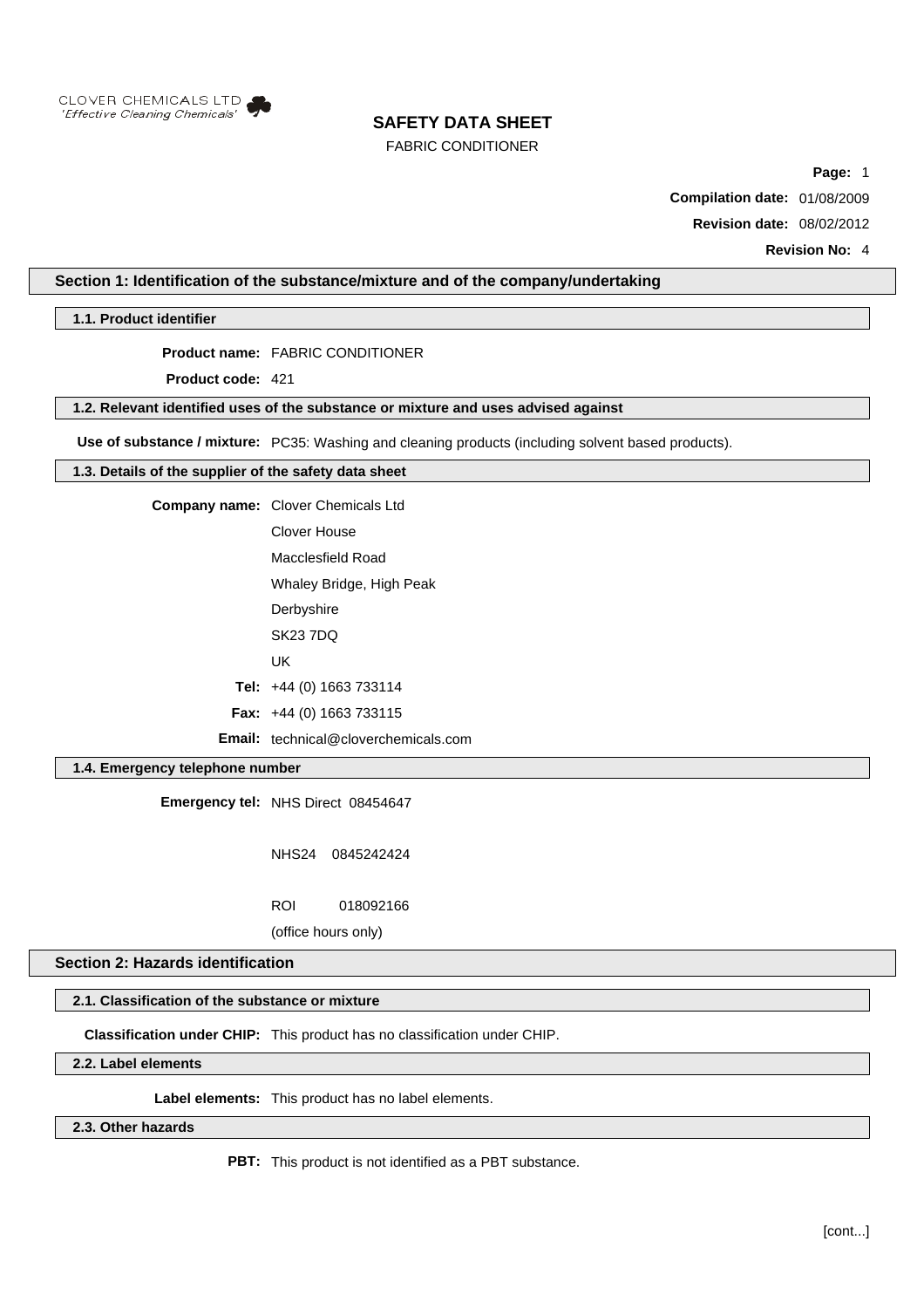# FABRIC CONDITIONER

**Page:** 2

#### **Section 3: Composition/information on ingredients**

# **3.2. Mixtures**

#### **Hazardous ingredients:**

2-BROMO-2-NITROPROPANE-1,3-DIOL

| <b>EINECS</b> | CAS           | <b>CHIP Classification</b>                               | <b>CLP Classification</b> | Percent |
|---------------|---------------|----------------------------------------------------------|---------------------------|---------|
| 200-143-0     | $52 - 51 - 7$ | Xn: R21/22; Xi: R37/38; Xi: R41; N:  <br>R <sub>50</sub> |                           | <1%     |

# **Section 4: First aid measures**

#### **4.1. Description of first aid measures**

**Eye contact:** Bathe the eye with running water for 15 minutes.

**Ingestion:** Do not induce vomiting. Wash out mouth with water. If conscious, give half a litre of water to drink immediately. Transfer to hospital as soon as possible.

#### **4.2. Most important symptoms and effects, both acute and delayed**

**Skin contact:** No symptoms.

**Eye contact:** There may be irritation and redness.

**Ingestion:** There may be soreness and redness of the mouth and throat.

**Inhalation:** No symptoms.

**4.3. Indication of any immediate medical attention and special treatment needed**

**Immediate / special treatment:** Not applicable.

# **Section 5: Fire-fighting measures**

**5.1. Extinguishing media**

**Extinguishing media:** Water.

#### **5.2. Special hazards arising from the substance or mixture**

**Exposure hazards:** In combustion emits toxic fumes of carbon dioxide.

**5.3. Advice for fire-fighters**

**Advice for fire-fighters:** Wear self-contained breathing apparatus.

# **Section 6: Accidental release measures**

**6.1. Personal precautions, protective equipment and emergency procedures**

**Personal precautions:** Refer to section 8 of SDS for personal protection details. Turn leaking containers

leak-side up to prevent the escape of liquid.

#### **6.2. Environmental precautions**

**Environmental precautions:** Do not discharge into drains or rivers.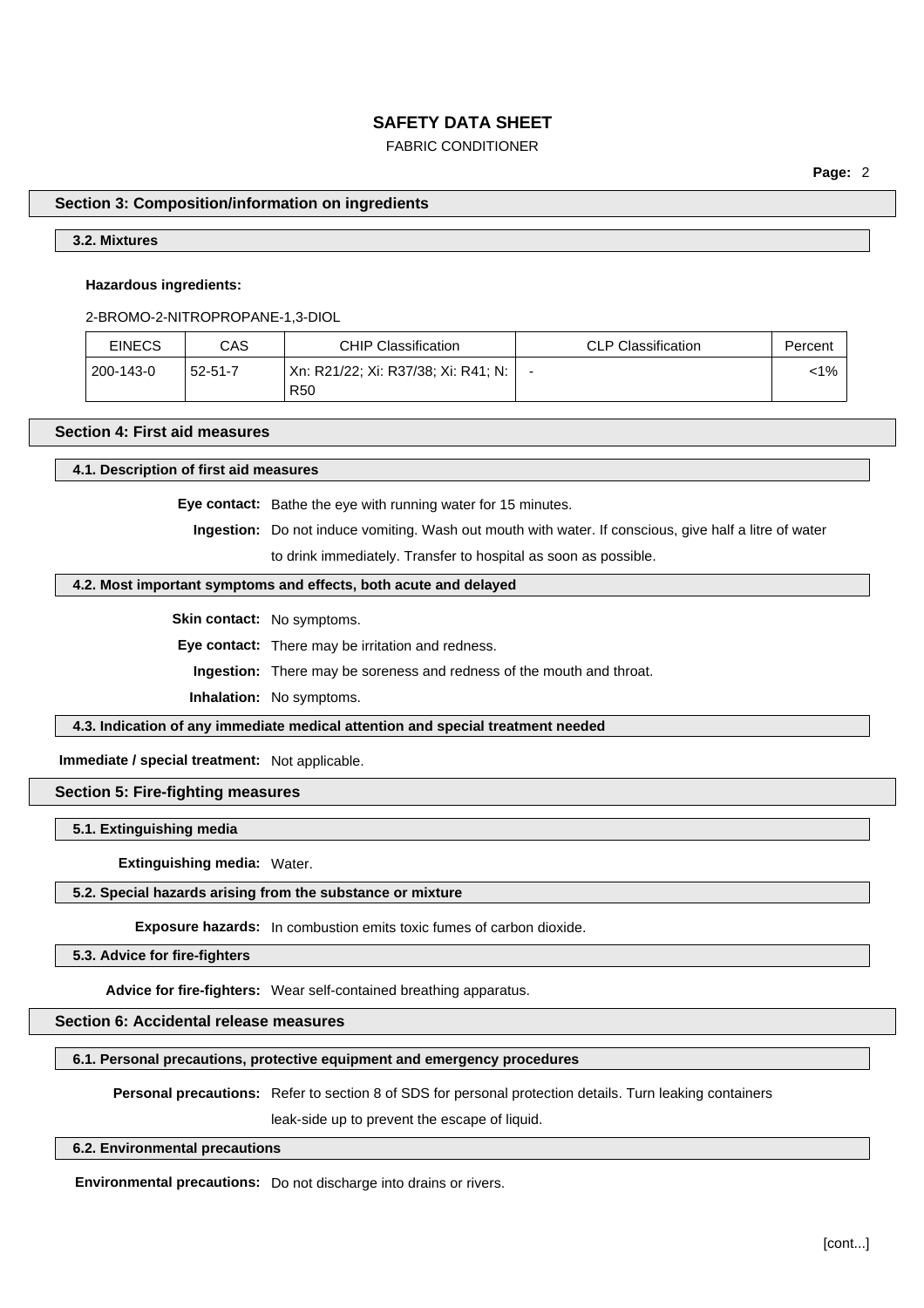## FABRIC CONDITIONER

**Page:** 3

#### **6.3. Methods and material for containment and cleaning up**

**Clean-up procedures:** Absorb into dry earth or sand.

### **6.4. Reference to other sections**

**Reference to other sections:** Refer to section 8 of SDS.

### **Section 7: Handling and storage**

**7.1. Precautions for safe handling**

#### **7.2. Conditions for safe storage, including any incompatibilities**

**Storage conditions:** Store in cool, well ventilated area.

**Suitable packaging:** Aluminium containers. Stainless steel. Teflon. Polyethylene.

**7.3. Specific end use(s)**

**Specific end use(s):** No data available.

## **Section 8: Exposure controls/personal protection**

**8.1. Control parameters**

**Workplace exposure limits:** No data available.

### **8.1. DNEL/PNEC Values**

**DNEL / PNEC** No data available.

**8.2. Exposure controls**

# **Section 9: Physical and chemical properties**

### **9.1. Information on basic physical and chemical properties**

|                                      | <b>State: Liquid</b>                             |       |  |
|--------------------------------------|--------------------------------------------------|-------|--|
|                                      | <b>Colour:</b> Pale blue                         |       |  |
|                                      | <b>Odour:</b> Sweet-smelling                     |       |  |
| <b>Evaporation rate: Moderate</b>    |                                                  |       |  |
|                                      | <b>Oxidising:</b> Non-oxidising (by EC criteria) |       |  |
| <b>Solubility in water: Miscible</b> |                                                  |       |  |
|                                      | Viscosity: Non-viscous                           |       |  |
| <b>Boiling point/range°C: 100</b>    | Melting point/range°C: 0                         |       |  |
| <b>Relative density: 0.95 - 1.05</b> |                                                  | pH: 6 |  |
| VOC $g/I: 0$                         |                                                  |       |  |
| .                                    |                                                  |       |  |

**9.2. Other information**

**Other information:** No data available.

**Section 10: Stability and reactivity**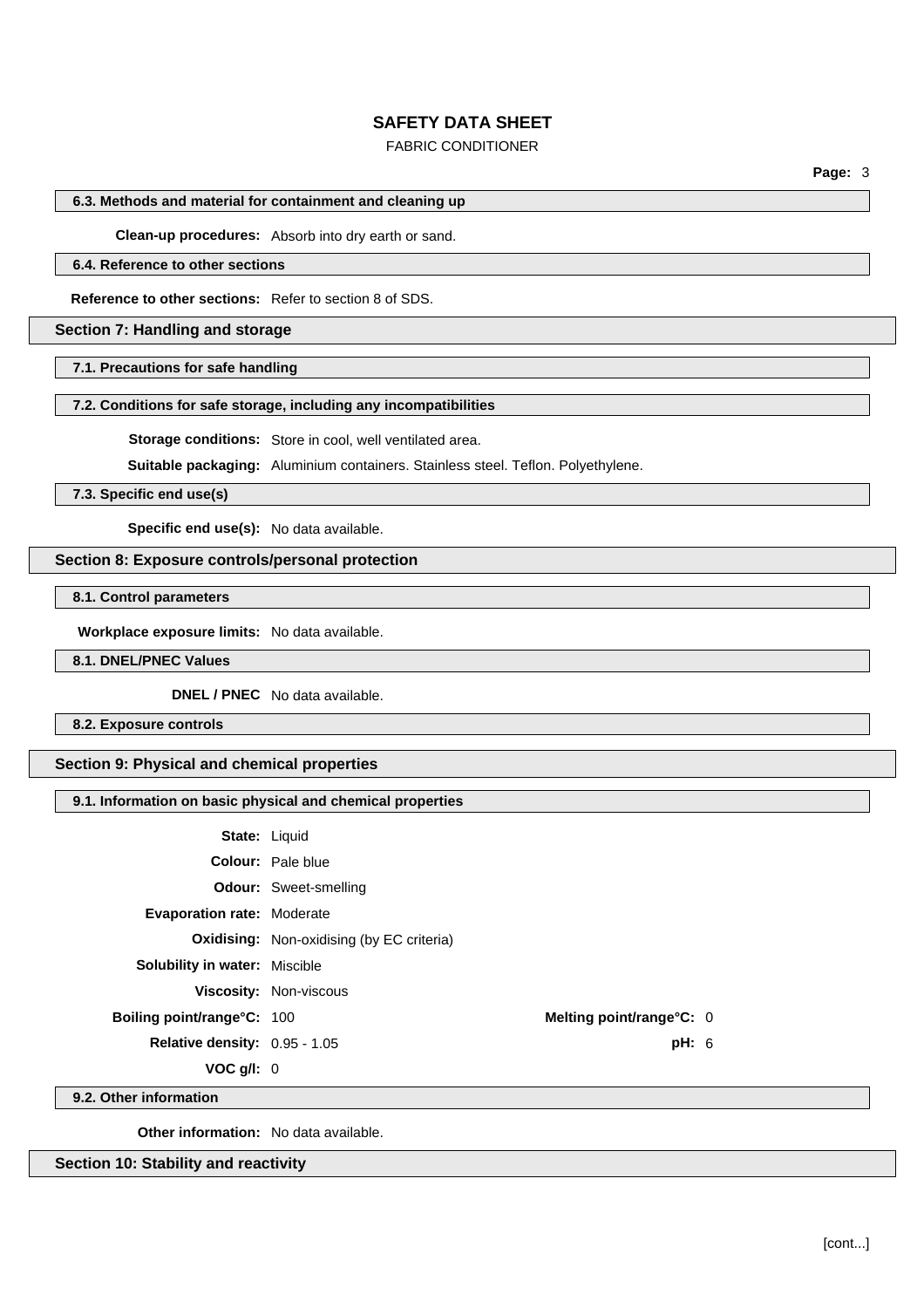## FABRIC CONDITIONER

### **10.1. Reactivity**

**Reactivity:** Stable under recommended transport or storage conditions.

# **10.2. Chemical stability**

**Chemical stability:** Stable under normal conditions.

## **10.3. Possibility of hazardous reactions**

**Hazardous reactions:** Hazardous reactions will not occur under normal transport or storage conditions.

**10.4. Conditions to avoid**

**10.5. Incompatible materials**

**Materials to avoid:** Strong oxidising agents.

#### **10.6. Hazardous decomposition products**

**Haz. decomp. products:** In combustion emits toxic fumes of carbon dioxide.

#### **Section 11: Toxicological information**

**11.1. Information on toxicological effects**

**Toxicity values:** No data available.

#### **Symptoms / routes of exposure**

**Skin contact:** No symptoms.

**Eye contact:** There may be irritation and redness.

**Ingestion:** There may be soreness and redness of the mouth and throat.

**Inhalation:** No symptoms.

#### **Section 12: Ecological information**

**12.1. Toxicity**

**Ecotoxicity values:** No data available.

#### **12.2. Persistence and degradability**

**Persistence and degradability:** Biodegradable. The surfactants contained in this preperation comply with the

biodegradability criteria as laid down in regulation (EC) No.648/2004 on detergents.

#### **12.3. Bioaccumulative potential**

**12.4. Mobility in soil**

#### **12.5. Results of PBT and vPvB assessment**

**PBT identification:** This product is not identified as a PBT substance.

**12.6. Other adverse effects**

# **Section 13: Disposal considerations**